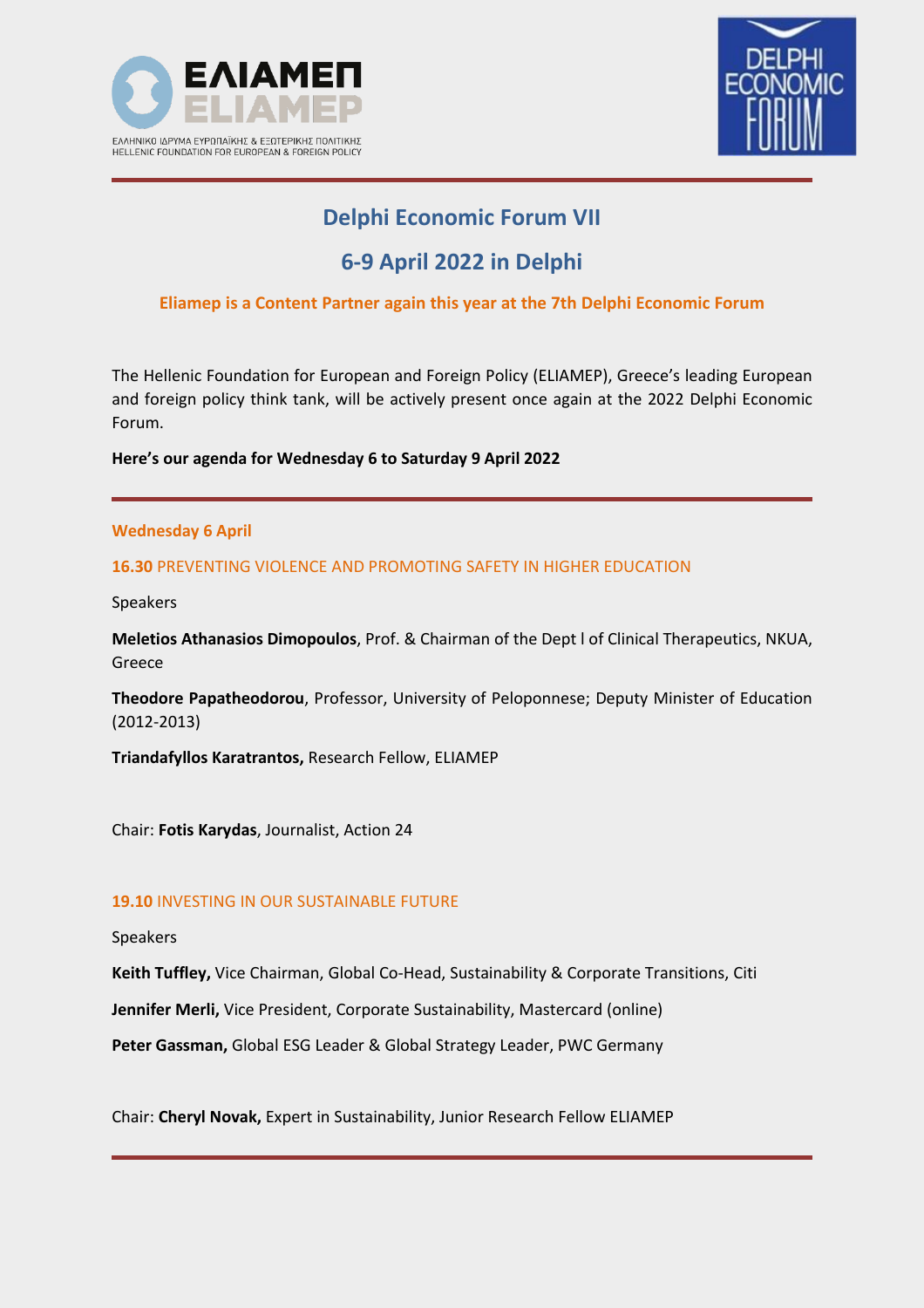### **Thursday 7 April**

**10.15** FIRESIDE CHAT: CHINA'S RELATIONSHIP WITH THE WORLD

Speaker

**Niklas Swanström**, Executive Director, Institute for Security & Development Policy, Sweden

Chair: **Jens Bastian**, Senior Policy Advisor, ELIAMEP

### **10.40** CHINA'S BELT & ROAD IN THE POST COVID-19 ERA

Speakers

**Philippe Le Corre**, Non-Resident SF in EU & Asia Programs, Carnegie Endowment for Int'l Peace

**Paul Stronski**, Senior Fellow, Russia & Eurasia Program, Carnegie Endowment for Int'l Peace, USA

Chair: **Jens Bastian**, Senior Policy Advisor, ELIAMEP

### **11.45** TRANSFORMING TRANSATLANTIC RELATIONS: A PARTNERSHIP FIT FOR THE AGE OF UN-**KNOWNS**

Speakers

**Rastislav Káčer**, Ambassador Extraordinary and Plenipotentiary of the Slovak Republic in the Czech Republic

**Dimitrios Kairidis**, Member of the Hellenic Parliament, Professor of Int'l Relations, Panteion

University

**Erik Brattberg**, Senior Vice President, Albright Stonebridge Group, USA

**Elena Lazarou**, Head of External Policies Unit, EPRS, Research Fellow, ELIAMEP

Chair: **Dimitris Apokis**, Journalist, TA NEA

### **15.30** SECURITY ISSUES IN THE WESTERN BALKANS

Speakers

**Slavjanka Petrovska**, Minister of Defense, Republic of North Macedonia

**Klaus Wittmann**, Lecturer in Contemporary History, Potsdam University, Germany

**Petar Stoyanov**, Member, Nizami Ganjavi International Centre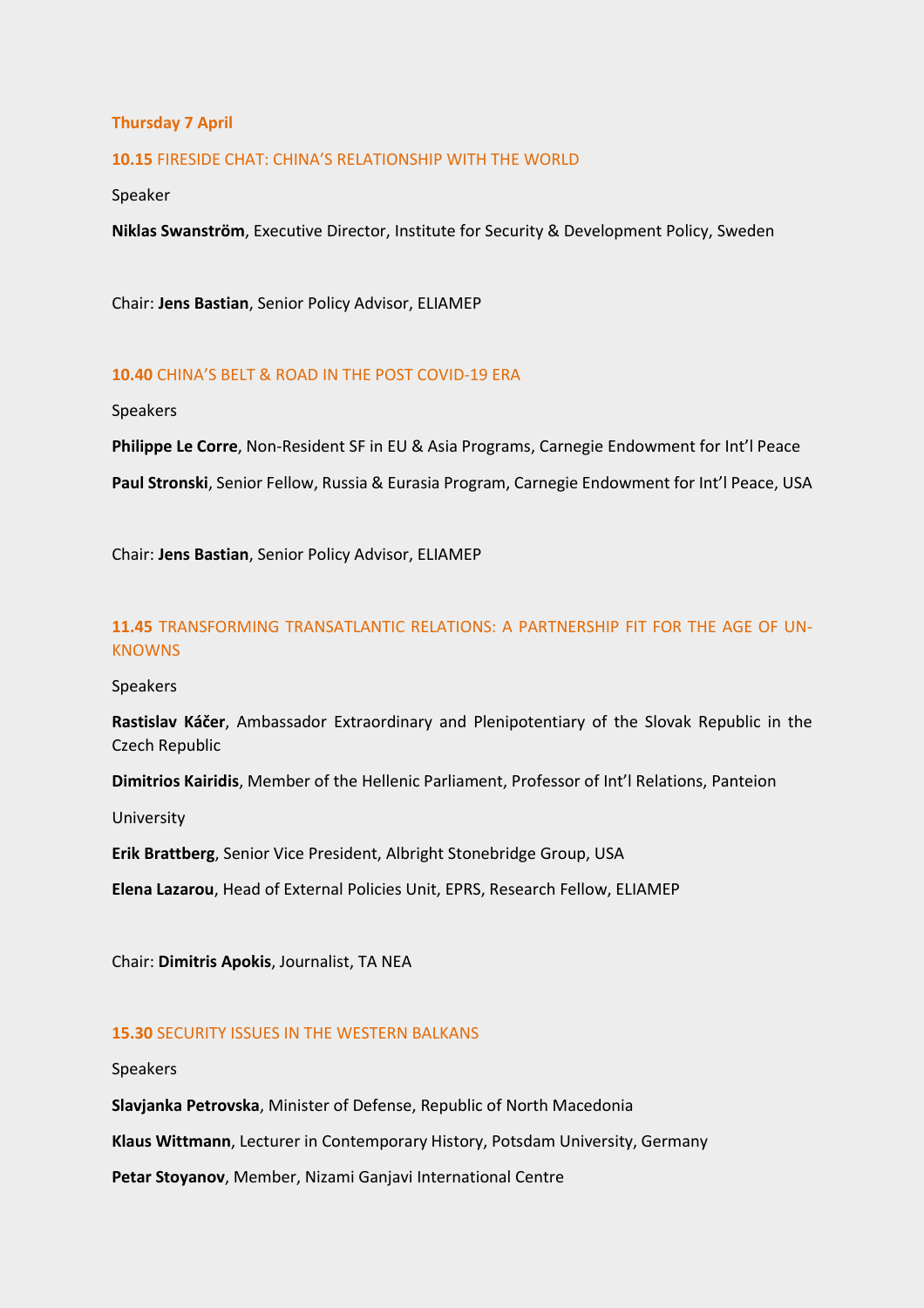**Mladen Ivanic**, Member, Nizami Ganjavi International Centre

**Ivo Josipovic**, Member, Nizami Ganjavi International Centre

Chair: **Ioannis Armakolas**, Senior Research Fellow, Head, South-East Europe Programme, ELIAMEP

### **18.40** EUROPE'S GEOPOLITICAL ROLE AFTER THE WAR IN UKRAINE

Speakers

**Zaki Laïdi**, Senior Adviser to the High Representative & VP of the Commission EEAS/SEAE, Belgium

**Loukas Tsoukalis**, President, Hellenic Foundation for European & Foreign Policy, Prof., Sciences Po, Paris

Chair: **Amb.(ad.hon) Ioannis Alexios Zepos**, Chairman of the BoD, Citizens Movement for anOpen Society and Member of the Advisory Board of ELIAMEP

## **18.50** TOWARDS A HOLISTIC APPROACH TO NEW THREATS OF NON- MILITARY NATURE Content Partner: FOGGS & GMACCC

Speakers

**Dhanasree Jayaram**, Assistant Professor, Department of Geopolitics and International

Relations, India

**Jamie Shea**, Secretary General, GMACCC

**Olivia Lazard**, Visiting Scholar, Carnegie Europe

Chair: **Georgios Kostakos**, Reasearch Associate at ELIAMEP, Executive Director, Foundation for Global Governance & Sustainability

### **Friday 8 April**

### **08.45** TURKISH SOCIETY ON THE CUSP OF PROFOUND CHANGE

Speakers

**Seda Demiralp**, Isik University, Faculty of Economics, Administrative and Social Sciences,

Turkey

**Demet Lukuslu**, Professor, Yeditepe University, Department of Sociology, Turkey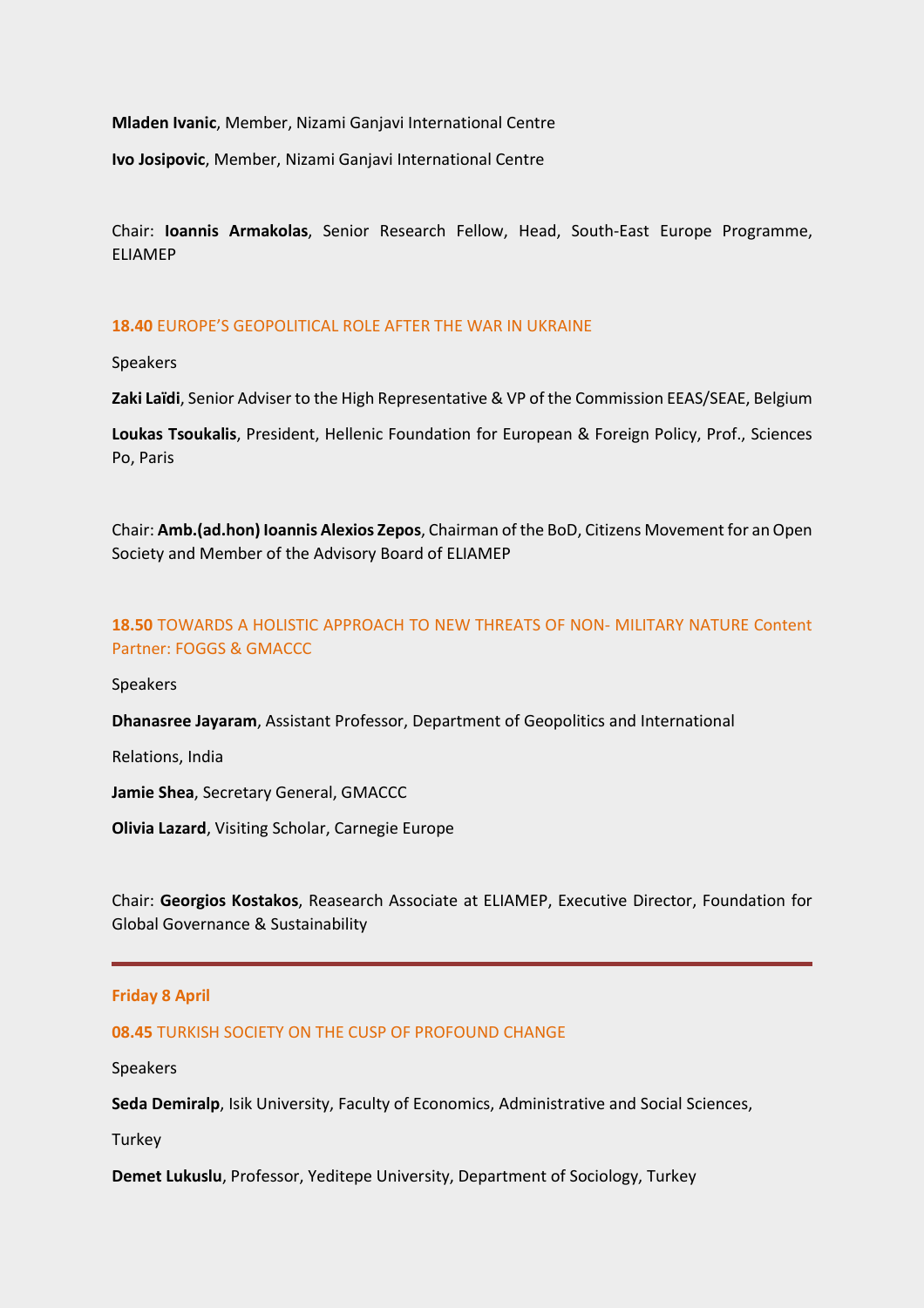### **Ozge Genc**, Program Director, Reform Institute, Turkey

### Chair: **Evangelos Aretaeos**, Journalist, Non-Resident Fellow, ELIAMEP

### **10.00** ESTABLISHING A EUROPEAN DETERRENT: CAN EUROPE ENHANCE ITS CAPACITY TO DEFEND ITSELF?

### **Content Partner: Hellenic Foundation for European & Foreign Policy (ELIAMEP)**

Speakers

**Nathalie Tocci,** Director, Instituto Affari Internazionali, Italy

**Dr Daniela Schwarzer,** Executive Director, Europe & Eurasia, Open Society Foundations,

Germany

**Jolyon Howorth,** Jean Monnet Prof. ad Personam & Professor Emeritus of European Politics, University of Bath, UK

Chair: **Loukas Tsoukalis**, President, ELIAMEP, Prof., Sciences Po, Paris

### **11.10** TURKISH POLITICAL PARTIES: CHALLENGES AHEAD OF A CRITICAL ELECTION

#### Speakers

**Cengiz Çandar**, Senior Associate Fellow, Stockholm University Institute for Turkish Studies **Unal Cevikoz**, MP, Principal Adviser to the Chairman of the party on foreign policy, Turkey **Ahmet Kamil Erozan**, Member of the Grand National Assembly of Turkey **Kadri Gürsel**, Journalist, Al-Monitor's Turkey Pulse **Bahadır Kaleağası**, President, Institut du Bosphore, Paris-Istanbul **Hişyar Özsoy**, Member of the Parliamentary Assembly of the Council of Europe **Can Selcuki**, General Manager & Board Member, İstanbul Economics Research, Turkey **Umit Yardim**, Deputy Chairman for International Relations Gelecek Party, Turkey

Chair: **Dr. Ioannis N. Grigoriadis**, Senior Research Fellow, Head, Turkey Programme, ELIAMEP; Associate Professor and Jean Monnet Chair, Bilkent University

### **12.30** GLOBAL PUBLIC GOODS

Speakers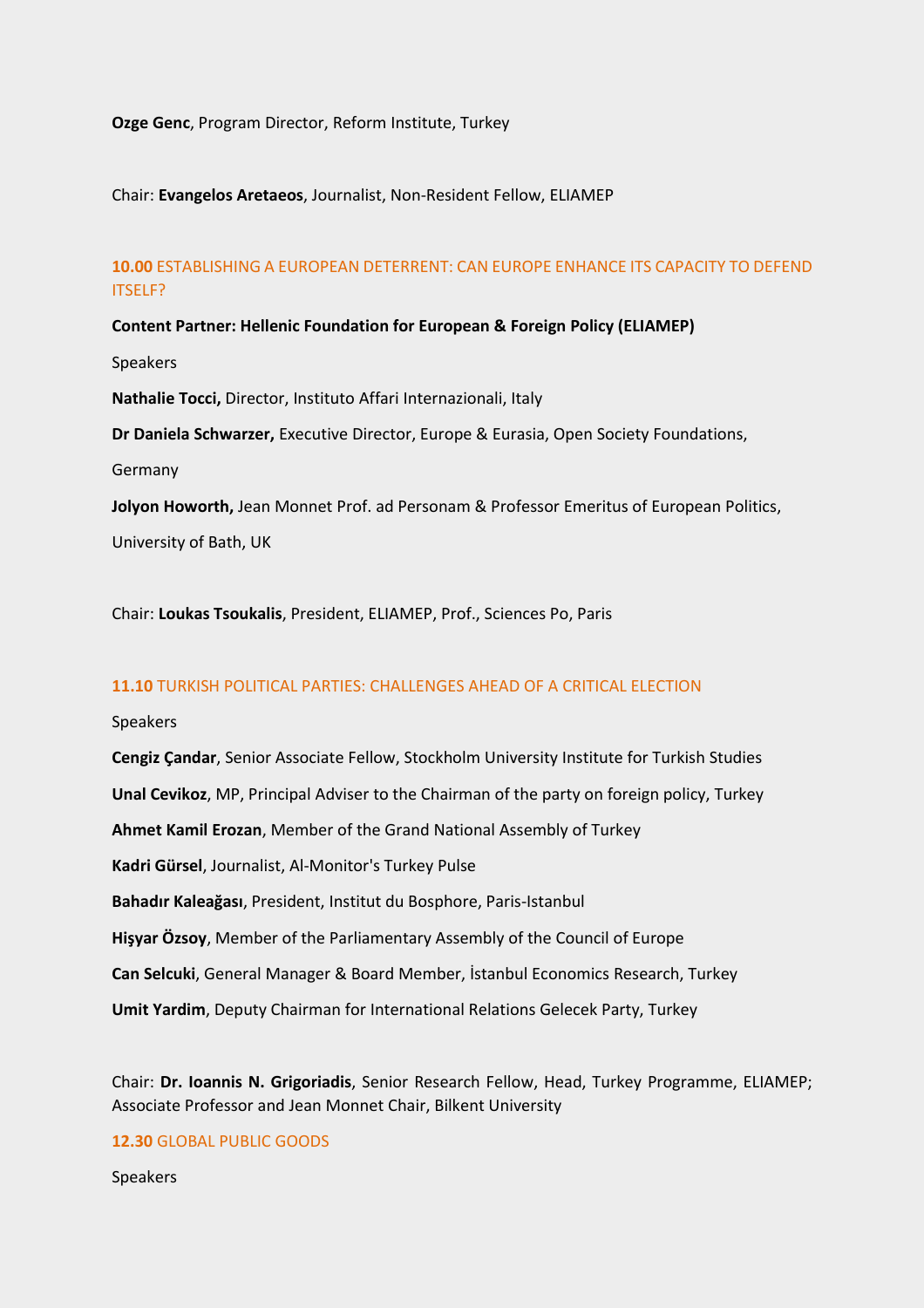**Maria Demertzis,** Deputy Director, Bruegel

**George Papakonstantinou,** Chair, School of Transnational Governance, European University Institute, Italy

**Nathalie Tocci,** Director of Instituto Affari Internazionali, Italy

**André Sapir**, Senior Fellow, Bruegel, Belgium

Chair: **George Pagoulatos**, Director General of ELIAMEP, Professor of European Politics and Economy, Athens University of Economics and Business

### **15.25** DIVERGENCE AND FRICTION:

### WHAT IS THE FUTURE FOR EU-RUSSIAN RELATIONS AFTER THE INVASION IN UKRAINE?

Speakers

**Johan Borgstam,** Ambassador of Sweden to the Hellenic Republic

**Eka Tkeshelashvili,** Member, Nizami Ganjavi International Centre

**Dmitry Pankin,** President, Black Sea Trade and Development Bank

**Theocharis Grigoriadis,** Associate Professor, Freie University Berlin

**Dr Ronald Meinardus**, Senior Research Fellow, Head, Mediterranean Programme, ELIAMEP

Chair: **Sotiris Serbos,** Assoc. Prof. Sotiris Serbos, Senior Foreign Policy Advisor PASOK- Kinima Allagis

### **16.00** TURKEY IN FOCUS

Speakers

**Angelos Syrigos**, Deputy Minister of Education & Religious Affairs, Hellenic Republic

**Ian Lesser**, Vice President, German Marshall Fund of the US, Belgium

**Dr Soner Cagaptay**, Director, Turkish Research Program, The Washington Institute for Near East Policy, USA

Chair: **Odin Linardatou**, Head of Communications ELIAMEP

### **17.45** FISCAL GOVERNANCE AFTER THE PANDEMIC

**Content Partner: London School of Economics**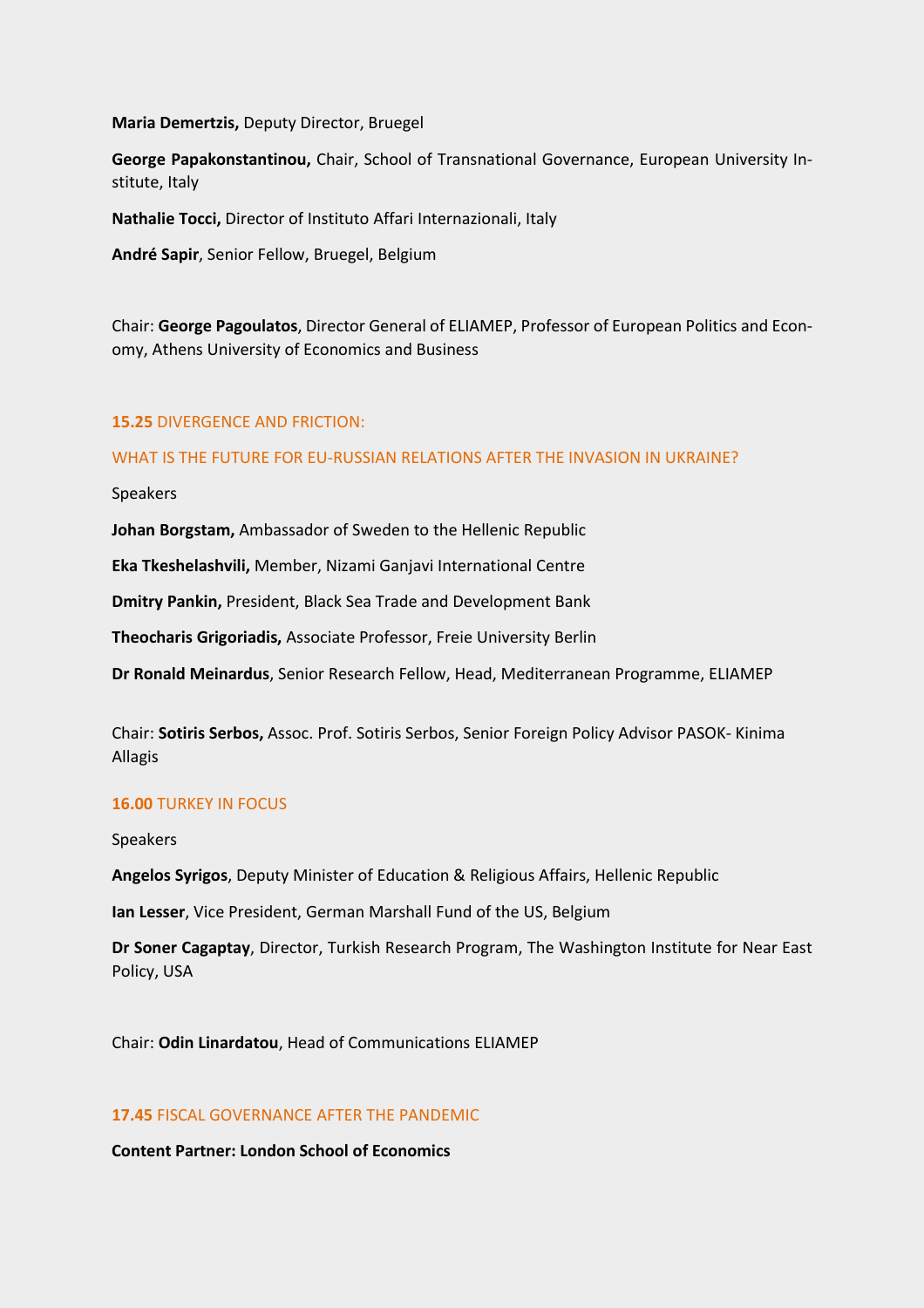Speakers

**Daniel Gros,** Member of the Board, Distinguished Fellow, Center for European Policy Studies, Belgium

**George Pagoulatos**, Director General of ELIAMEP, Professor of European Politics and Economy, Athens University of Economics and Business

**Klaus Regling,** Managing Director, European Stability Mechanism

**Debora Revoltella,** Chief Economist, European Investment Bank

Chair: **Iain Begg,** Professorial Research Fellow, London School of Economics

#### **Saturday 9 April**

**10.40** THE POPULIST DILEMMA ON FREE SPEECH AND CANCEL CULTURE

Speakers

**Takis Pappas**, Research Fellow at ELIAMEP; Visiting Professor, Central European University,

Vienna

**Christos Chomenidis**, Greek novelist

**Lamprini Rori**, Assistant Professor, National & Kapodistrian University of Athens

Chair: **Kostas Giannakidis**, Journalist, protagon.gr

#### **14.45** FAKE NEWS AND WAR

Speakers **Theodore Roussopoulos**, MP, Minister of State (2004-2008) **Dimitri A. Sotiropoulos**, Professor of Political Science, University of Athens

Chair: **Paschos Mandravelis**, Columnist, Kathimerini

### **18.20** THE RISING STAR CONTINENT:

### BUILDING A PARTNERSHIP BETWEEN AFRICA & THE WORLD IN THE 21st CENTURY

Introduction note

**Vera Songwe**, UN Under-Secretary-General; Executive Secretary, Economic Commission for Africa